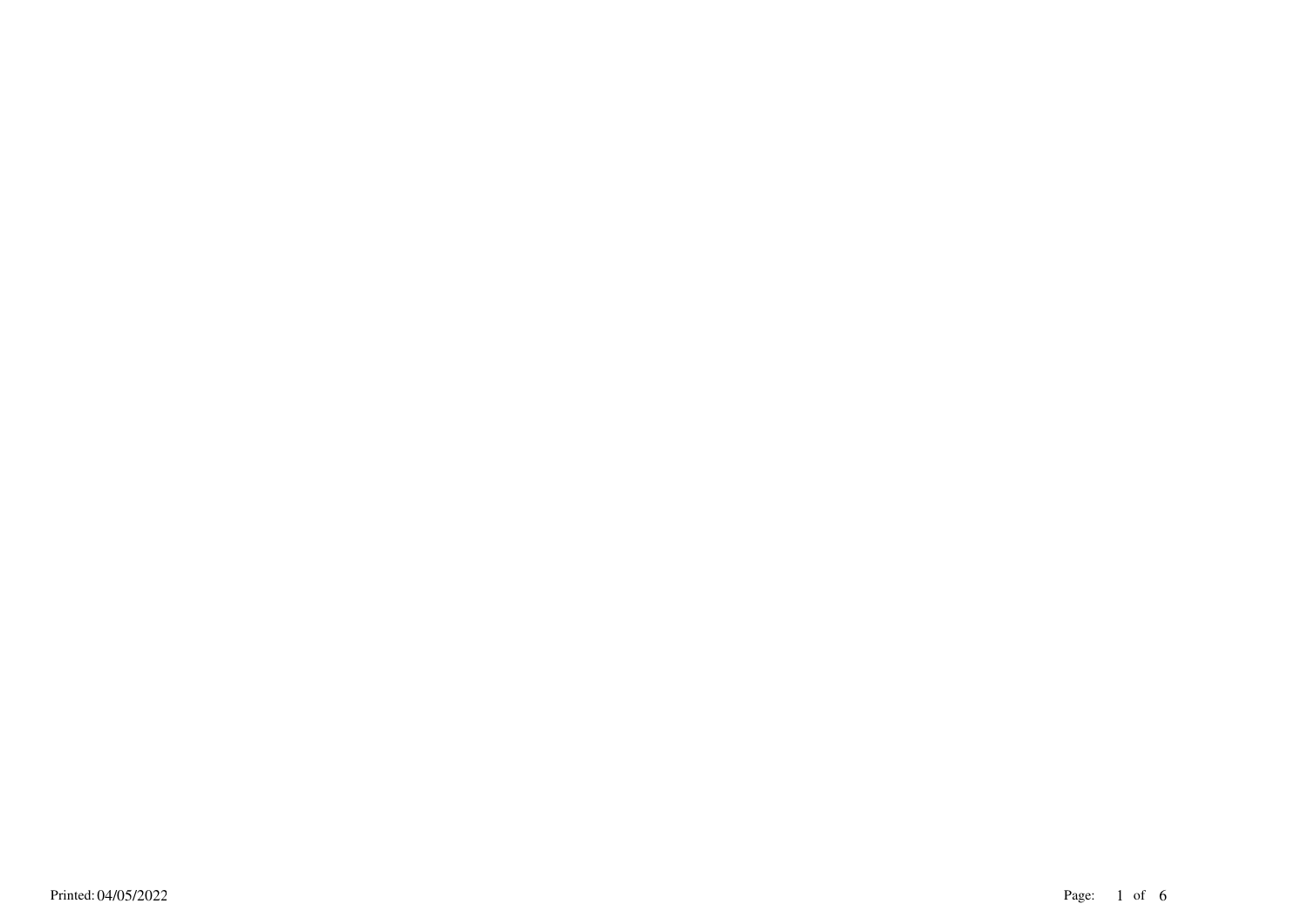| Stagecoach in Yorkshire               |                          |                                             |                          |                          |      |                          |                          |      |                          |            |            |
|---------------------------------------|--------------------------|---------------------------------------------|--------------------------|--------------------------|------|--------------------------|--------------------------|------|--------------------------|------------|------------|
| Days of Operation                     |                          | <b>MONDAY TO FRIDAY</b>                     |                          |                          |      |                          |                          |      |                          | Commencing | 22-05-2022 |
| Service Number<br>Service Description | 065                      | Buxton - Tideswell - Sheffield - Meadowhall |                          |                          |      |                          |                          |      |                          |            |            |
| <b>Service No.</b>                    | 65A<br>Sch               | 66<br>Sch                                   | 65<br>#Sch               | 66<br>#Sch               | 65   | 65                       | 65                       | 65   | 65                       |            |            |
| Chesterfield, Coach Station, D        | $\sim$                   | 0649                                        | $\mathbb{L}$             | 0749                     |      |                          |                          |      |                          |            |            |
| <b>Brookfield School</b>              | $\overline{\phantom{a}}$ | 0656                                        | $\overline{\phantom{a}}$ | 0756                     |      |                          |                          |      |                          |            |            |
| Baslow, Nether End                    |                          | 0707                                        | $\overline{\phantom{a}}$ | 0807                     |      |                          | $\overline{\phantom{0}}$ |      |                          |            |            |
| Meadowhall Int, Stand A4              |                          |                                             | $\blacksquare$           | $\overline{\phantom{a}}$ | 0910 | 1110                     | 1310                     | 1512 | $\overline{\phantom{a}}$ |            |            |
| Carbrook Arena Square                 |                          |                                             |                          | $\sim$                   | 0917 | 1117                     | 1317                     | 1520 | $\overline{\phantom{a}}$ |            |            |
| Sheffield Interchange, D2             |                          |                                             |                          | $\sim$                   | 0930 | 1130                     | 1330                     | 1535 | $\overline{\phantom{a}}$ |            |            |
| Sheffield Interchange, D2             |                          |                                             |                          | $\sim$                   | 0935 | 1135                     | 1335                     | 1540 | 1745                     |            |            |
| <b>Hunters Bar Junction Road</b>      |                          |                                             |                          | $\sim$                   | 0948 | 1148                     | 1348                     | 1556 | 1803                     |            |            |
| Ecclshall Knowle Lane                 |                          |                                             |                          | $\overline{a}$           | 0952 | 1152                     | 1352                     | 1602 | 1808                     |            |            |
| Fox House Inn                         |                          |                                             |                          | $\sim$                   | 1002 | 1202                     | 1402                     | 1612 | 1818                     |            |            |
| Grindleford, Mount Pleasant           |                          |                                             |                          | $\sim$                   | 1009 | 1209                     | 1409                     | 1619 | 1825                     |            |            |
| Calver Sough, crossroads              |                          |                                             | $\blacksquare$           | $\overline{\phantom{a}}$ | 1013 | 1213                     | 1413                     | 1623 | 1829                     |            |            |
| Calver, Crossroads                    |                          | 0713                                        | $\overline{\phantom{a}}$ | 0813                     |      | $\overline{\phantom{a}}$ | $\overline{\phantom{0}}$ |      |                          |            |            |
| Stoney Middleton                      |                          | 0716                                        | $\overline{\phantom{a}}$ | 0816                     | 1016 | 1216                     | 1416                     | 1626 | 1832                     |            |            |
| Eyam, Little Edge                     |                          | 0722                                        | $\overline{\phantom{a}}$ | 0822                     | 1022 | 1222                     | 1422                     | 1632 | 1838                     |            |            |
| Foolow, Bulls Head                    |                          | 0725                                        | $\overline{\phantom{a}}$ | 0825                     | 1025 | 1225                     | 1425                     | 1635 | 1842                     |            |            |
| <b>Great Hucklow</b>                  |                          | 0730                                        | $\overline{\phantom{a}}$ | 0830                     | 1030 | 1230                     | 1430                     | 1639 | 1846                     |            |            |
| Tideswell, Fountain Square            | $\overline{\phantom{a}}$ | 0735                                        | $\overline{\phantom{a}}$ | 0835                     | 1035 | 1235                     | 1435                     | 1644 | 1852                     |            |            |
| Tideswell, Fountain Square            | 0736                     | $\blacksquare$                              | 0836                     | $\sim$                   | 1036 | 1236                     | 1436                     | 1645 | 1853                     |            |            |
| Litton, School                        | 0740                     | $\blacksquare$                              | 0840                     | $\sim$                   | 1040 | 1240                     | 1440                     | 1649 | 1858                     |            |            |
| Millers Dale                          | 0749                     | $\blacksquare$                              | 0847                     | $\overline{\phantom{a}}$ | 1047 | 1247                     | 1447                     | 1656 | 1904                     |            |            |
| Taddington                            | 0757                     | $\overline{\phantom{a}}$                    |                          |                          |      |                          |                          |      |                          |            |            |
| Chelmorton, Post Office               | 0807                     |                                             |                          |                          |      |                          |                          |      |                          |            |            |
| <b>Brierlow Bar</b>                   | 0813                     |                                             |                          |                          |      |                          |                          |      |                          |            |            |
| Buxton, Hospital                      | 0823                     |                                             |                          |                          |      |                          |                          |      |                          |            |            |
| <b>Buxton, Community School</b>       | 0827                     | $\overline{\phantom{a}}$                    |                          |                          |      |                          |                          |      |                          |            |            |
| Buxton, Sylvan Park                   |                          | $\overline{\phantom{a}}$                    | 0902                     | $\overline{\phantom{a}}$ | 1102 | 1302                     | $\overline{\phantom{a}}$ |      |                          |            |            |
| Buxton, Market Place A                | 0832                     | $\overline{\phantom{a}}$                    |                          |                          |      | $\blacksquare$           | 1501                     | 1709 | 1918                     |            |            |
| Buxton, Sylvan Park                   | 0835                     |                                             |                          |                          |      |                          | 1504                     | 1712 | 1921                     |            |            |

Codes:

 Sch School Days Only#Sch School Holidays only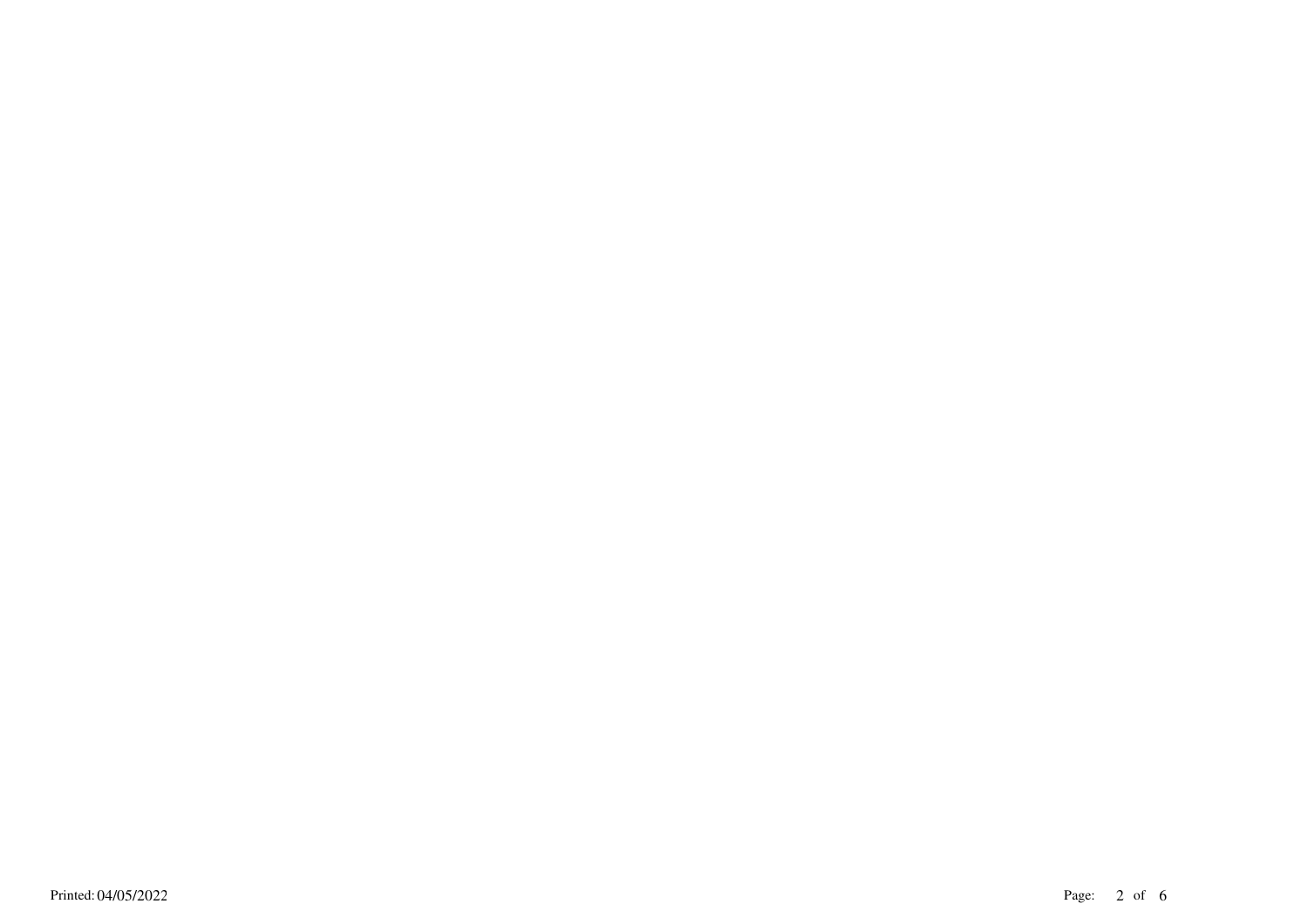| Stagecoach in Yorkshire        |                                                    |                  |      |      |                |                          |                          |  |  |  |
|--------------------------------|----------------------------------------------------|------------------|------|------|----------------|--------------------------|--------------------------|--|--|--|
| Days of Operation              |                                                    | <b>SATURDAYS</b> |      |      |                |                          |                          |  |  |  |
| Service Number                 | 065                                                |                  |      |      |                |                          |                          |  |  |  |
| Service Description            | <b>Buxton - Tideswell - Sheffield - Meadowhall</b> |                  |      |      |                |                          |                          |  |  |  |
| <b>Service No.</b>             | 65                                                 | 65               | 65   | 65   | 65             | 65                       | 66                       |  |  |  |
| Buxton, Sylvan Park            | 0657                                               | 0902             | 1102 | 1302 | 1606           | 1732                     | $\overline{\phantom{a}}$ |  |  |  |
| Buxton, Market Place D         | $\overline{\phantom{a}}$                           | 0905             | 1105 | 1305 | $\blacksquare$ |                          |                          |  |  |  |
| Buxton, Market Place D         | 0700                                               | 0910             | 1110 | 1310 | 1610           | 1735                     | $\overline{\phantom{a}}$ |  |  |  |
| <b>Millers Dale</b>            | 0714                                               | 0924             | 1124 | 1324 | 1624           | 1749                     | $\overline{a}$           |  |  |  |
| Litton, School                 | 0721                                               | 0931             | 1131 | 1331 | 1631           | 1755                     | $\overline{\phantom{a}}$ |  |  |  |
| Tideswell, Fountain Square     | 0725                                               | 0935             | 1135 | 1335 | 1635           | 1800                     | $\overline{a}$           |  |  |  |
| Tideswell, Fountain Square     | 0726                                               | 0936             | 1136 | 1336 | 1636           | $\mathbb{Z}^2$           | 1801                     |  |  |  |
| <b>Great Hucklow</b>           | 0732                                               | 0942             | 1142 | 1342 | 1642           | $\sim$                   | 1808                     |  |  |  |
| Foolow, Bulls Head             | 0736                                               | 0946             | 1146 | 1346 | 1646           | $\overline{\phantom{a}}$ | 1812                     |  |  |  |
| Eyam, Little Edge              | 0740                                               | 0950             | 1150 | 1350 | 1650           | $\blacksquare$           | 1815                     |  |  |  |
| Stoney Middleton               | 0746                                               | 0956             | 1155 | 1355 | 1656           | $\sim$                   | 1821                     |  |  |  |
| Calver, Crossroads             |                                                    |                  |      |      |                | $\sim$                   | 1823                     |  |  |  |
| Calver Sough, crossroads       | 0748                                               | 0958             | 1157 | 1357 | 1658           | $\overline{\phantom{a}}$ | ÷,                       |  |  |  |
| Grindleford, Mount Pleasant    | 0752                                               | 1002             | 1201 | 1401 | 1702           | $\overline{a}$           | L.                       |  |  |  |
| Fox House Inn                  | 0759                                               | 1009             | 1208 | 1408 | 1709           |                          |                          |  |  |  |
| Eccleshall, Knowle Lane        | 0808                                               | 1018             | 1217 | 1417 | 1718           | $\sim$                   |                          |  |  |  |
| Ecclesall Rd/Rustlings Rd      | 0812                                               | 1022             | 1221 | 1421 | 1722           | $\overline{\phantom{a}}$ |                          |  |  |  |
| Sheffield Interchange, C1      | 0826                                               | 1036             | 1236 | 1436 | 1735           | $\blacksquare$           |                          |  |  |  |
| Sheffield Interchange, C1      | 0829                                               | 1039             | 1239 | 1439 |                |                          |                          |  |  |  |
| Carbrook Arena Square          | 0842                                               | 1053             | 1253 | 1453 |                |                          |                          |  |  |  |
| Meadowhall Int, Stand A4       | 0851                                               | 1102             | 1302 | 1502 |                |                          | $\overline{\phantom{a}}$ |  |  |  |
| Baslow, Nether End             |                                                    |                  |      |      |                |                          | 1829                     |  |  |  |
| <b>Brookfield School</b>       |                                                    |                  |      |      |                |                          | 1840                     |  |  |  |
| Chesterfield, Coach Station, D |                                                    |                  |      |      |                |                          | 1849                     |  |  |  |
|                                |                                                    |                  |      |      |                |                          |                          |  |  |  |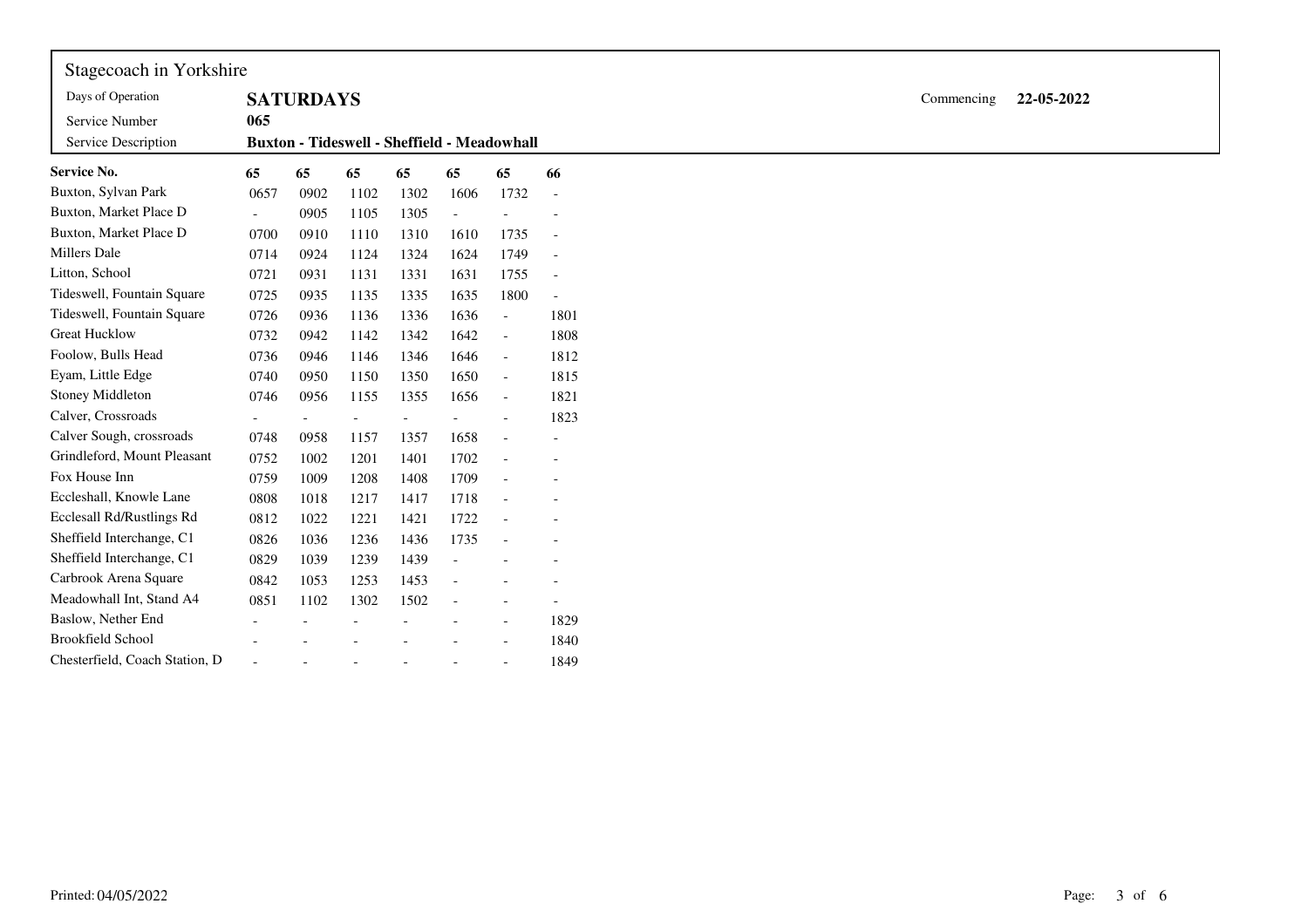| Stagecoach in Yorkshire<br>Days of Operation |                                                    | <b>SATURDAYS</b>         |                          |                |                          |                |                |  |  |  | Commencing | 22-05-2022 |
|----------------------------------------------|----------------------------------------------------|--------------------------|--------------------------|----------------|--------------------------|----------------|----------------|--|--|--|------------|------------|
| Service Number                               | 065                                                |                          |                          |                |                          |                |                |  |  |  |            |            |
| Service Description                          | <b>Buxton - Tideswell - Sheffield - Meadowhall</b> |                          |                          |                |                          |                |                |  |  |  |            |            |
| Service No.                                  | 65                                                 | 66                       | 65                       | 65             | 65                       | 65             | 65             |  |  |  |            |            |
| Chesterfield, Coach Station, D               | $\sim$                                             | 0749                     | $\overline{\phantom{a}}$ | $\sim$         |                          |                |                |  |  |  |            |            |
| <b>Brookfield School</b>                     | $\blacksquare$                                     | 0756                     | $\overline{\phantom{a}}$ |                |                          |                |                |  |  |  |            |            |
| Baslow, Nether End                           | $\overline{\phantom{a}}$                           | 0807                     | $\overline{a}$           | $\overline{a}$ | $\overline{a}$           |                |                |  |  |  |            |            |
| Meadowhall Int, Stand A4                     |                                                    | $\overline{a}$           | 0910                     | 1110           | 1310                     | 1512           | $\overline{a}$ |  |  |  |            |            |
| Carbrook Arena Square                        |                                                    | $\overline{\phantom{a}}$ | 0917                     | 1117           | 1317                     | 1524           | $\overline{a}$ |  |  |  |            |            |
| Sheffield Interchange, D2                    |                                                    |                          | 0930                     | 1130           | 1330                     | 1536           | $\overline{a}$ |  |  |  |            |            |
| Sheffield Interchange, D2                    |                                                    | $\overline{a}$           | 0935                     | 1135           | 1335                     | 1540           | 1745           |  |  |  |            |            |
| Hunters Bar Junction Road                    |                                                    | $\overline{a}$           | 0948                     | 1148           | 1348                     | 1554           | 1757           |  |  |  |            |            |
| Ecclshall Knowle Lane                        |                                                    | $\blacksquare$           | 0952                     | 1152           | 1352                     | 1559           | 1801           |  |  |  |            |            |
| Fox House Inn                                |                                                    | $\overline{a}$           | 1002                     | 1202           | 1402                     | 1610           | 1811           |  |  |  |            |            |
| Grindleford, Mount Pleasant                  |                                                    | $\sim$                   | 1009                     | 1209           | 1409                     | 1617           | 1818           |  |  |  |            |            |
| Calver Sough, crossroads                     |                                                    | $\overline{a}$           | 1013                     | 1213           | 1413                     | 1621           | 1822           |  |  |  |            |            |
| Calver, Crossroads                           | $\blacksquare$                                     | 0813                     | $\overline{\phantom{a}}$ | $\overline{a}$ | $\overline{a}$           | $\overline{a}$ | $\overline{a}$ |  |  |  |            |            |
| Stoney Middleton                             | $\overline{\phantom{a}}$                           | 0816                     | 1016                     | 1216           | 1416                     | 1624           | 1824           |  |  |  |            |            |
| Eyam, Little Edge                            | $\blacksquare$                                     | 0822                     | 1022                     | 1222           | 1422                     | 1630           | 1830           |  |  |  |            |            |
| Foolow, Bulls Head                           | $\overline{\phantom{a}}$                           | 0825                     | 1025                     | 1225           | 1425                     | 1633           | 1834           |  |  |  |            |            |
| <b>Great Hucklow</b>                         | $\blacksquare$                                     | 0830                     | 1030                     | 1230           | 1430                     | 1638           | 1838           |  |  |  |            |            |
| Tideswell, Fountain Square                   | $\overline{\phantom{a}}$                           | 0835                     | 1035                     | 1235           | 1435                     | 1643           | 1843           |  |  |  |            |            |
| Tideswell, Fountain Square                   | 0836                                               | $\blacksquare$           | 1036                     | 1236           | 1436                     | 1644           | 1844           |  |  |  |            |            |
| Litton, School                               | 0840                                               | $\blacksquare$           | 1040                     | 1240           | 1440                     | 1648           | 1848           |  |  |  |            |            |
| Millers Dale                                 | 0847                                               | $\equiv$                 | 1047                     | 1247           | 1447                     | 1655           | 1857           |  |  |  |            |            |
| Buxton, Sylvan Park                          | 0902                                               | $\overline{\phantom{a}}$ | 1102                     | 1302           | $\overline{\phantom{a}}$ | $\overline{a}$ | $\overline{a}$ |  |  |  |            |            |
| Buxton, Market Place A                       |                                                    |                          |                          | $\blacksquare$ | 1501                     | 1709           | 1910           |  |  |  |            |            |
| Buxton, Sylvan Park                          |                                                    |                          |                          | $\sim$         | 1504                     | 1712           | 1913           |  |  |  |            |            |
|                                              |                                                    |                          |                          |                |                          |                |                |  |  |  |            |            |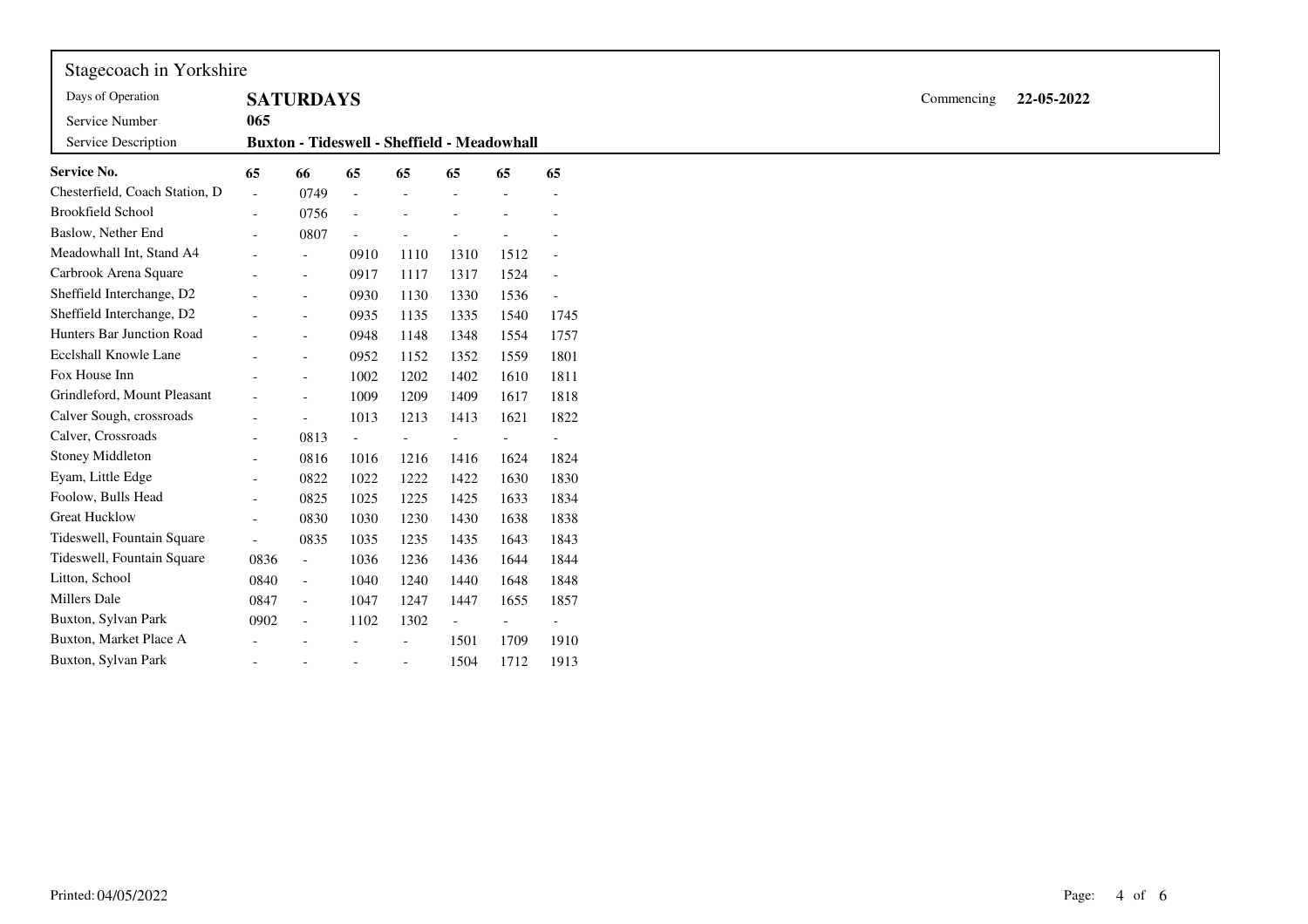| Stagecoach in Yorkshire               |                          |                |                                                    |            |            |
|---------------------------------------|--------------------------|----------------|----------------------------------------------------|------------|------------|
| Days of Operation                     |                          | <b>SUNDAYS</b> |                                                    | Commencing | 22-05-2022 |
| Service Number<br>Service Description | 065                      |                | <b>Buxton - Tideswell - Sheffield - Meadowhall</b> |            |            |
| <b>Service No.</b>                    | 65                       | 65             | 65                                                 |            |            |
| Buxton, Sylvan Park                   | $\overline{\phantom{0}}$ | 1100           | 1600                                               |            |            |
| Buxton, Market Place D                | $\overline{\phantom{a}}$ | 1103           | $\overline{\phantom{a}}$                           |            |            |
| Buxton, Market Place D                | $\sim$                   | 1105           | 1605                                               |            |            |
| Blackwell, Blackwell Hall Farm        | 0815                     |                |                                                    |            |            |
| Millers Dale                          | 0819                     | 1119           | 1619                                               |            |            |
| Litton, School                        | 0825                     | 1125           | 1625                                               |            |            |
| Tideswell, Fountain Square            | 0831                     | 1131           | 1631                                               |            |            |
| Tideswell, Fountain Square            | 0831                     | 1131           | 1631                                               |            |            |
| <b>Great Hucklow</b>                  | 0837                     | 1137           | 1637                                               |            |            |
| Foolow, Bulls Head                    | 0841                     | 1141           | 1641                                               |            |            |
| Eyam, Little Edge                     | 0844                     | 1144           | 1644                                               |            |            |
| <b>Stoney Middleton</b>               | 0850                     | 1150           | 1650                                               |            |            |
| Calver Sough, crossroads              | 0853                     | 1153           | 1653                                               |            |            |
| Grindleford, Mount Pleasant           | 0857                     | 1157           | 1657                                               |            |            |
| Fox House Inn                         | 0905                     | 1205           | 1705                                               |            |            |
| Eccleshall, Knowle Lane               | 0914                     | 1214           | 1714                                               |            |            |
| Ecclesall Rd/Rustlings Rd             | 0918                     | 1218           | 1718                                               |            |            |
| Sheffield Interchange, C1             | 0930                     | 1230           | 1730                                               |            |            |